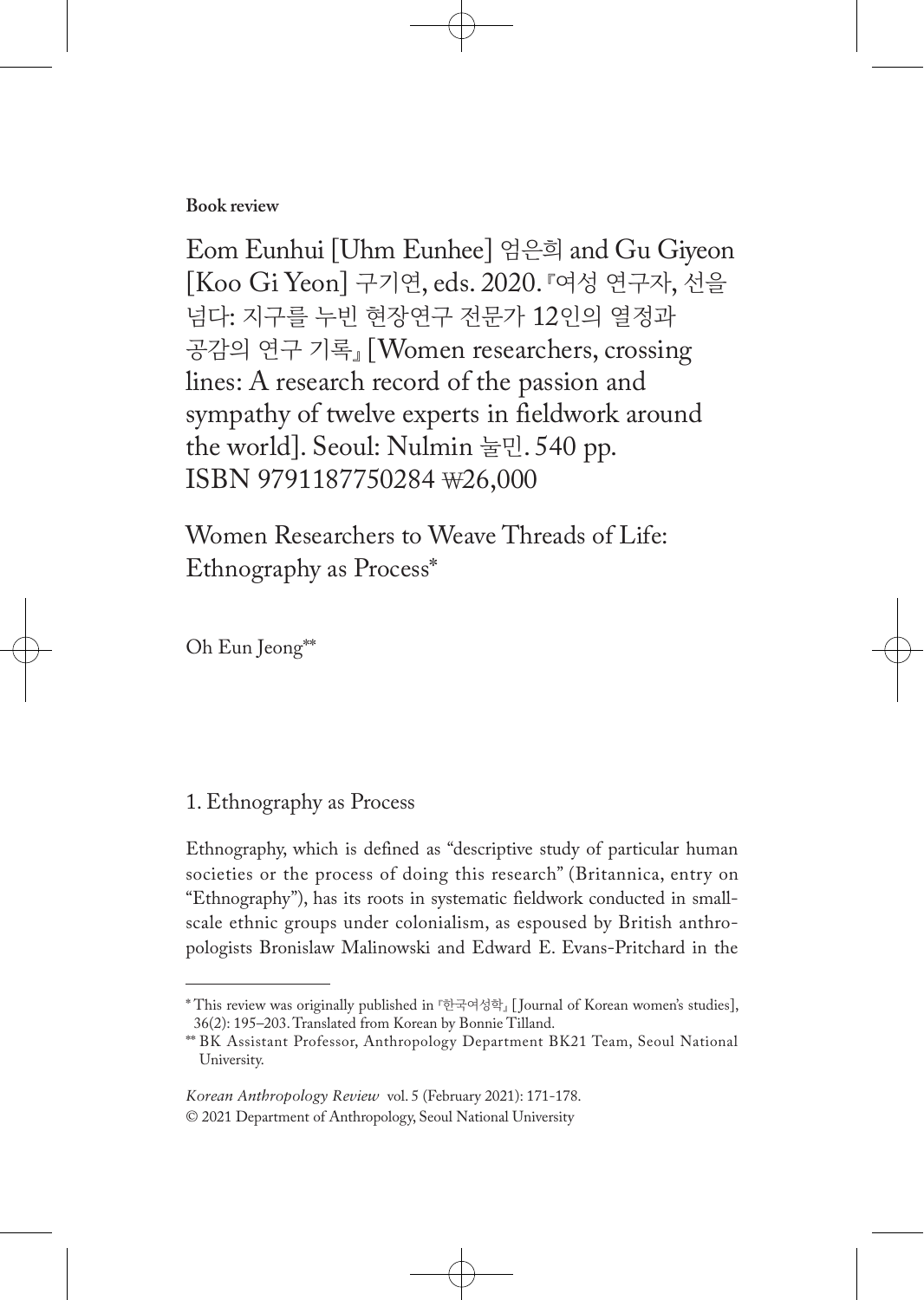early to mid-twentieth century. Although the poststructural and feminist turn since the 1990s brought up multiple critiques related to power inequalities in the areas of colonialism, gender, race, and class in ethnographic research and writing, this did not completely negate the ethnographic virtues of interpreting people's actions and daily life practice through the "native point of view" or the "perspective of subject and actor." In fact, ethnography is now not only used in anthropology but also is pervasively used as an important qualitative research method in sociology, geography, international development, policy studies, ecology, public welfare, and medicine, among others. "Participant observation" and "in-depth interviews" are no longer unfamiliar concepts in social science research. Within the practical definition of "research into diverse sociocultural behaviors and values that arise in groups, organizations and communities, and interactions between them" (Reeves, Kuper, and Hodge 2008),**<sup>1</sup>** ethnography has been evaluated highly as an "effective method of research."

However, even though ethnography's utility has recently been recognized, this has often been limited to its value as a research method, such that its power as a "means of knowledge" about intrinsic relationships or practices appears to be overlooked. In this respect, *Women researchers, crossing lines* clearly illustrates the power of ethnography in its questions about people's ("ethno") lives and the process of writing ("graphy"). As shown clearly in the book cover and title, the experts in anthropology, geography, and international development in this book bring their identity as "women researchers" to the fore, recording their fieldwork experiences at sites around the world, including China, Japan, Hong Kong, Vietnam, Myanmar, Philippines, Thailand, Iran, Israel, and Venezuela, among others. While it was not the intention of Nulmin publisher Jung Seongwon to include only male authors in the preceding volume *Barefoot scholars: The challenges and passionate f ieldwork of six Southeast Asia experts*, critical feedback following its publication became an important motivation for publishing *Women researchers* (Channel Yes 2020). The fact that there was no book that brought the identity of "women researchers" to the fore even in academic fields that fully recognize that the researcher's location and positionality mutually affect and are affected by the setup of the research object and analysis of results—has profound implications.

**<sup>1</sup>** (Editor's note) Throughout the article, quotes from English-language sources are translated from the Korean original.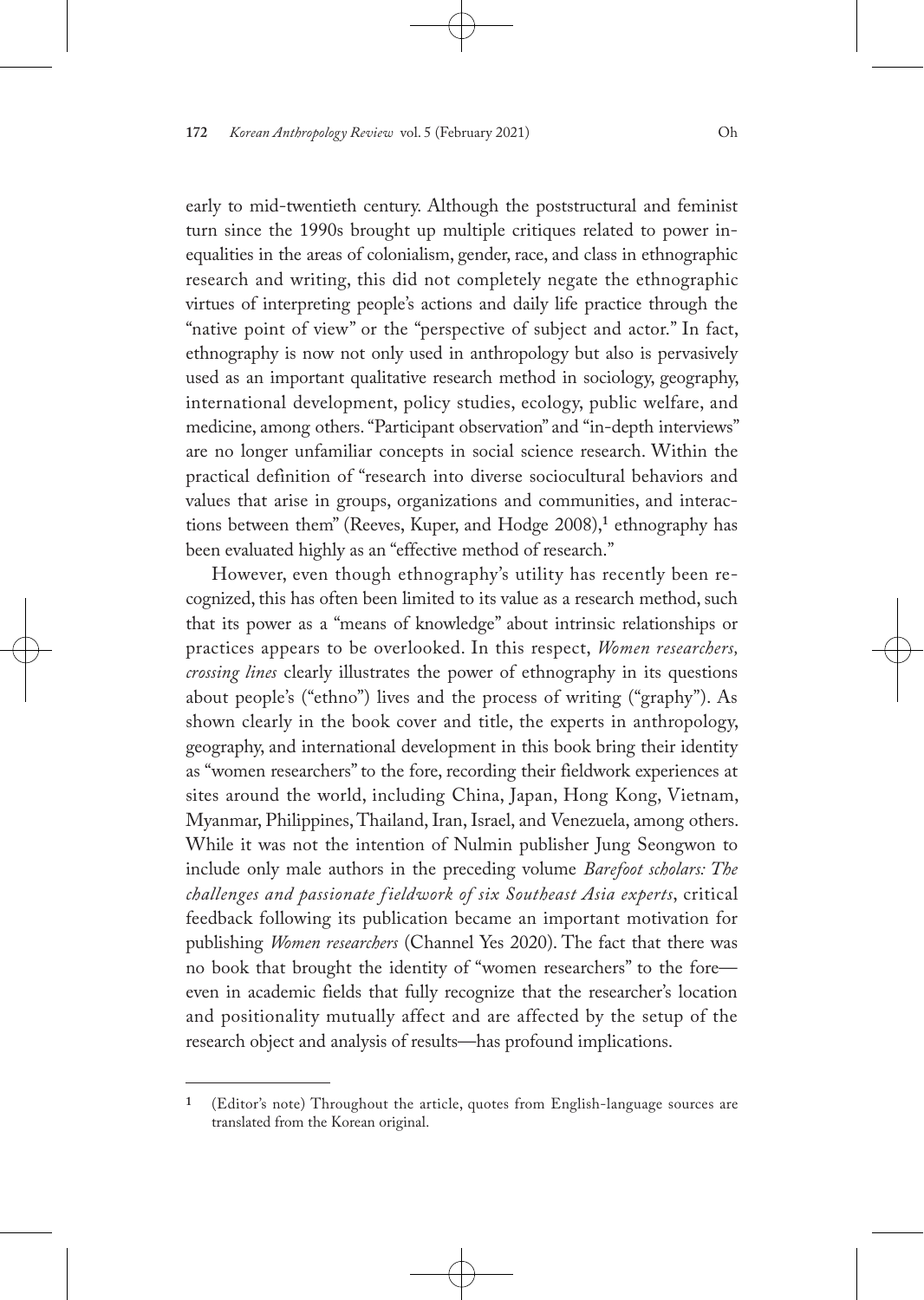This book shows how in ethnography the researcher's gender, age, marriage and family status, nationality, ethnicity, class, and social position can affect the research process itself or be a strong element in the obstruction or smooth progress of research. In particular, the book seriously and honestly investigates the question of how "women," "research," and "the field" mutually constitute and transform each other, taking the positionality of gender as its center. Moreover, the questions the researchers ask are not only directed to the object of research but also to themselves, showing us their meeting, asking, discussing, waiting, stopping, and writing during their own fieldwork experiences.

## 2. Distance and Engagement between Researcher and Research Subject

The twelve authors of *Women researchers, crossing lines* write about going into the "field" with their prepared research questions and forming particular relationships with research subjects, and about the process of engaging in intimate spatial-temporal, social, and emotional interactions. Far from experiencing the "romantic comedy happy ending" version of the rite of passage of "rapport formation"—talked about in ethnography as a kind of trump card—No Goeun [Noh Gowoon] shows us researchers' complicated feelings of alienation, frustration, and depression during fieldwork. She writes of the grief caused by lack of progress in "a field site in which just letting the locals know of the researcher's existence is difficult…. Every morning I gathered my courage and started going here and there in the city" (316).

Another fascinating insight is of when the way to "understand and accept various emotions arising in the process of fieldwork" is not through in-depth interviews or participant observation but rather through "a new relationship to material reality." Two examples of this are Yuk Suhyun [Youk Su Hyun]'s work in Vietnam, in which scooters "can carry everything except your house" (271); and Im Anna [Lim Anna]'s analysis of the process of creating the social space of "apartments" for female migrant workers from the Philippines in Israel (76).

Although fieldwork was everything Jung Inna had hoped for—"I met such a variety of people as if arranged by fate, and shared their daily lives and touched their lives little by little" (460)—there were also many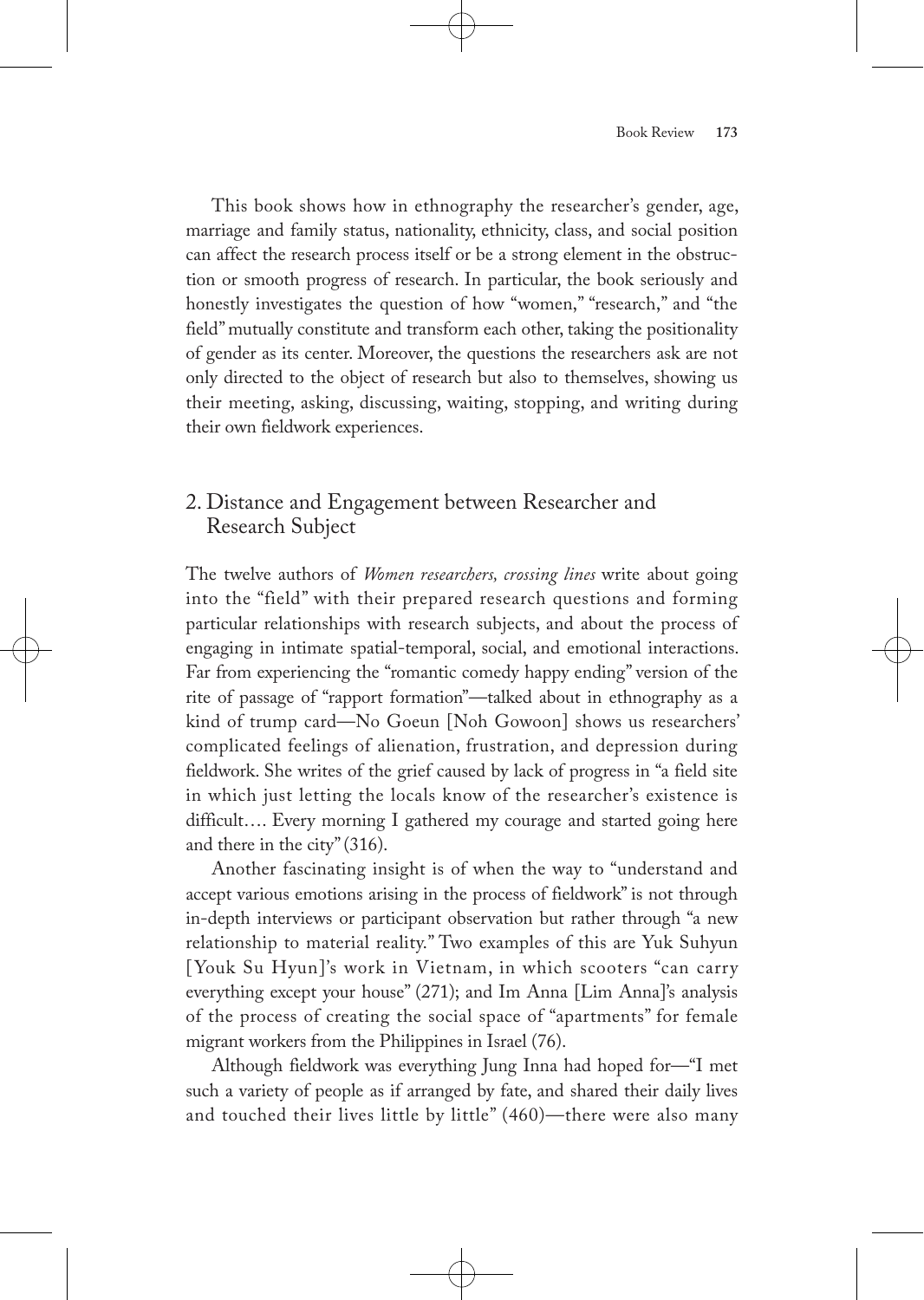instances of having to continue research in the face of disinterest, unkindness, refusal, and avoidance. Gu Giyeon [Koo Gi Yeon], who had the experience of being interrogated in the foreign affairs section of a police station, with the psychological pressure of having to protect herself and research subjects in a country with severe surveillance and control, writes, "It is so problematic to think romantically that I could become a 'local' through this process" (216–221).

"Fieldwork is always a continuation of uncertainty. It is the process of leaving the familiar comfort zone and coming out of one's shell, as they say" (Choe Yeongrae [Choi Young Rae], 104), in which the schedule of research in the field cannot ever go according to the researcher's plan. Even if the researcher experiences "handover" ( Ji Eunsuk [ Jee Eunsook], 358) to a few locals through unexpected hospitality and cooperation, even this can cause anxiety since it is not due to any "blessing" but rather "circumstances beyond one's control."

Various emotions, worries over relationships with research subjects, and the real problems of field research can be compounded due to the structural vulnerabilities of being a "female researcher." Women researchers frequently experience issues of discrimination and exclusion along overdetermined categories of sex, gender, and sexuality in the field, academic circles, and the country and society they are affiliated with. This book contains experiences that women researchers frequently experience in the field but that are not easy to include in academic articles and other formal writing, as they lay outside the jurisdiction of academic writing as a kind of "gossip."

In addition to the kinds of research problems discussed above, the book introduces in detail the information the authors have gained through honing themselves as a formidable "research tool"—from choosing research topics and field sites and structuring schedules to receiving research grants and visas and making key contacts. There is also discussion of how researchers mastered their own methods of putting into practice "their own rhythm even as they followed the rhythms of local life" (Eom Eunhui [Uhm Eunhee], 416).

However, the book does not stop at discussing the self-actualization process of the authors as they became regional or academic experts through their field research, or the skills they gained by overcoming hardship as a rite of passage. If ethnography is a process of putting "fresh" evidence—the kind that cannot be verified in books or documents that can support one's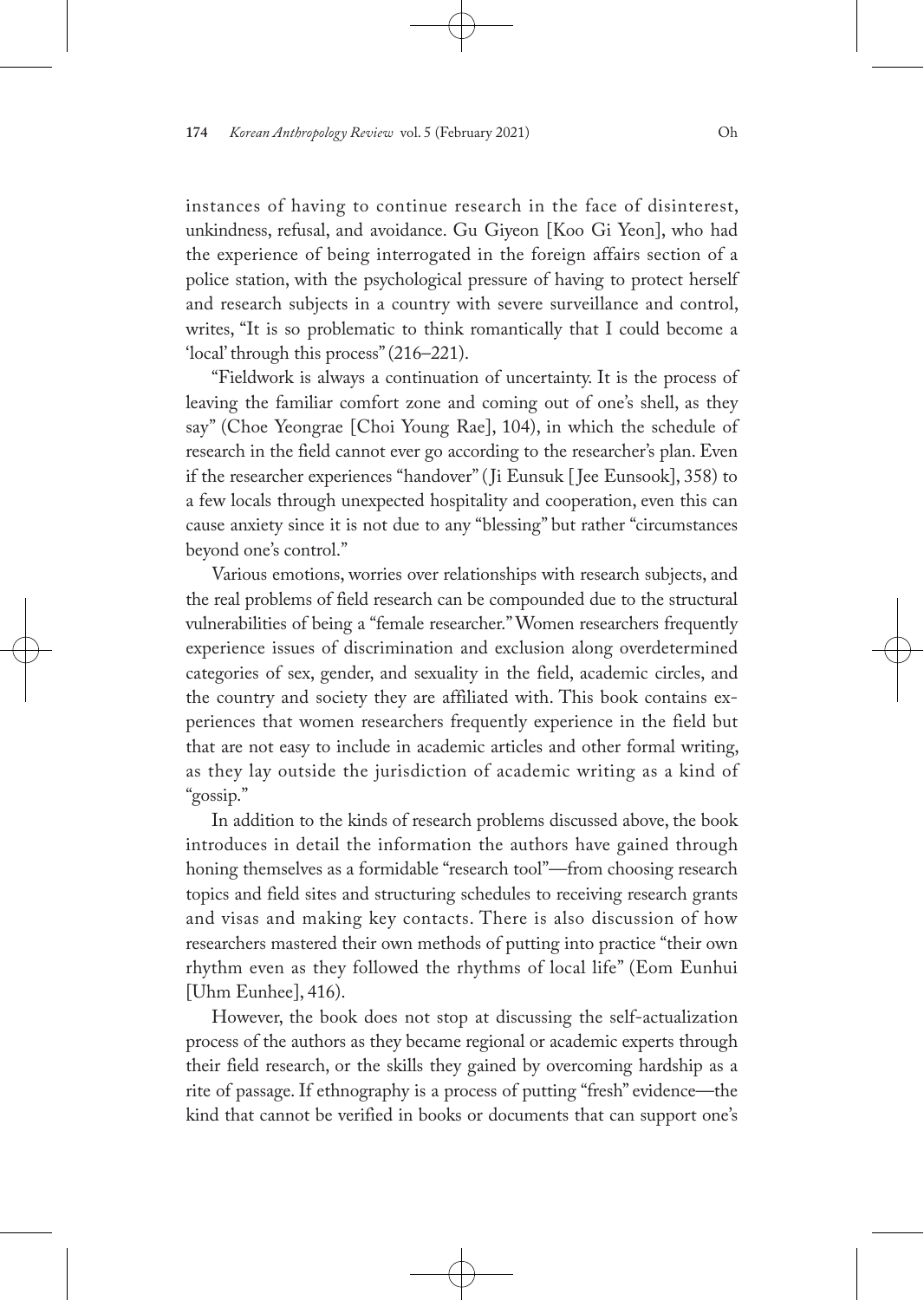position—into secret storage, researchers must become hunters in search of evidence for the problems and structures they have set up. The researcher takes the research problems and framing they have set up into a suitable field place and casts the net of in-depth interviews and participant observation, and through secret methods or by displaying particular capabilities that others cannot approach, seizes the words and actions of "objective evidence," with their own positions in the background. But even Malinowski, who emphasized that ethnography should retain positivist scientific values, did not presume that there was a "goblin's club" to ethnography (Malinowski 2013: 38). In fact, even if fieldwork is carried out with these goals in mind, questions will soon arise: "How can a universal conclusion be drawn from this particular case?" or "How on earth can research objectivity be guaranteed?" However, even if one tries to reassure the questioner with the fact that ethnography's specificity is connected to long philosophical traditions of analytics and phenomenology, the chances of success with this line of reasoning are not great.

Above all, if we say that ethnography utilizes this concept of "method," we can see that it carries a much greater risk of exploitation, betrayal, and abandonment than positivist research (Stacey 1988). The authors of *Women researchers, crossing lines* show how they learned of these power relations and problems inherent to ethnography through the experience of their fieldwork. They write that "the field" "is not a place where the researchers can obtain what they want to make their points" (Chae Hyeonjeong, 39) nor is it something self-evidently endowed as "living, raw materials (humans and events, material and nature) always there and pulsating, waiting for the researcher's footstep" ( Jang Jeonga [Chang Jung A], 178). "Gradually I awoke to the fact that I could not know another's 'sincerity,' or presume that they were only acting out of 'logical reasons' that reflected their 'true motivations'… I changed my questions" ( Jang Jeonga [Chang Jung A], 164)

The authors of this book show that the benefit of ethnography is not objectivity based on a foundation of mechanical neutrality of the "distance from the research subject" that is impossible in practice; instead, it is the practical power of knowledge production and "ways of knowing" created out of the reciprocal relationship in the interactions between the researcher and those who become research subjects. They show activists who have shared the field for a long time asking the researcher their interpretation of the meaning of their activities ( Jang Jeonga [Chang Jung A], 186), of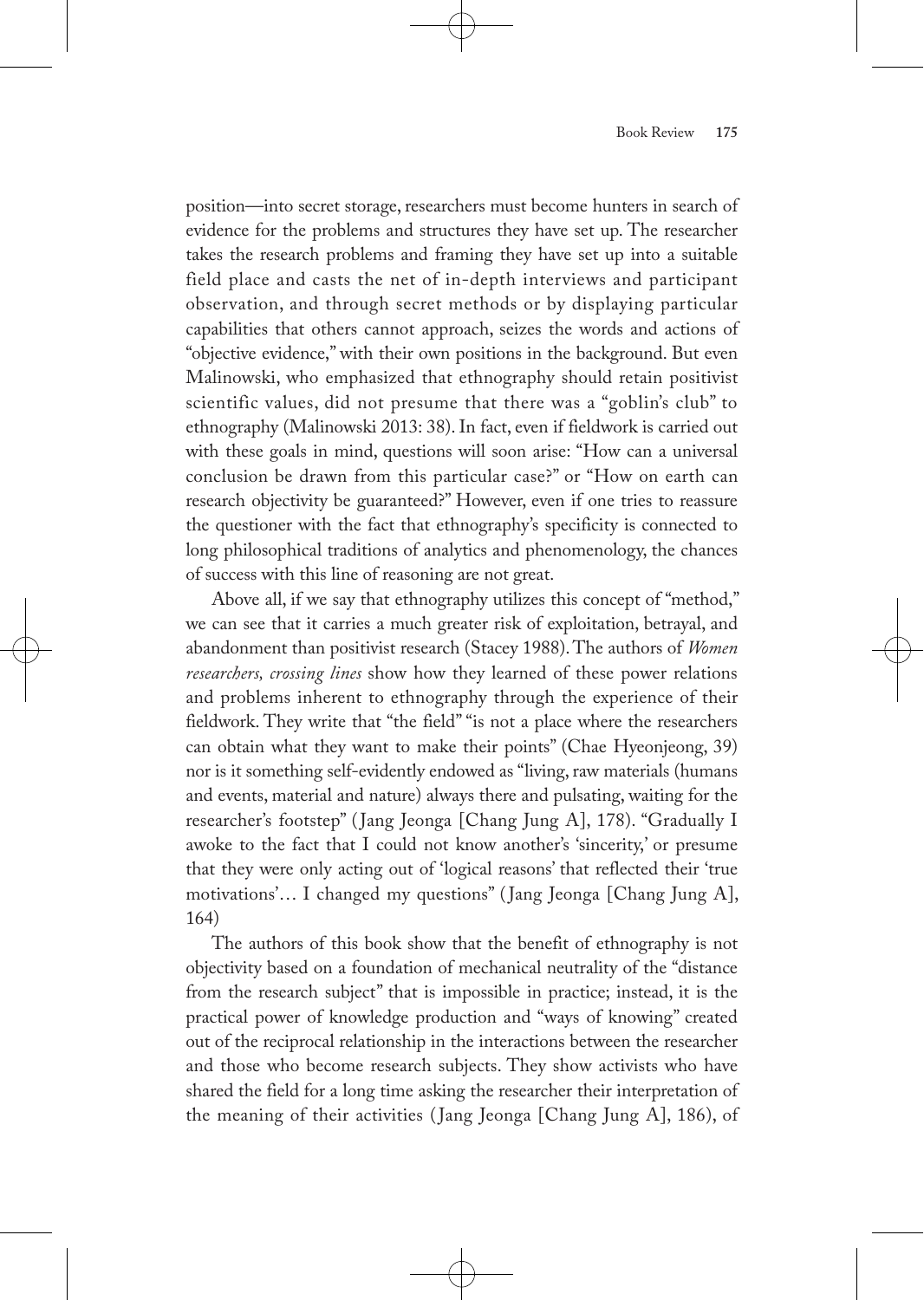filling the margins with existing knowledge and theory that ethnography has not addressed yet, of executing one's roles while mutually affecting one another, and of existing in connection with another while living one's own life. Through ethnographic fieldwork, the researcher makes patterns out of others' lives in interactions with research subjects, and, in looking at those lives, makes the imagined level horizon diversified and uneven. "The field site and the researcher do not stand as two entities facing one another, but in interaction both sides change" ( Jang Jeonga [Chang Jung A], 185)."I am in the process of becoming a China scholar. I want to share in my writing this process of 'becoming' with those who became 'we' during and after fieldwork, and what I learned about the China sea in exchange with them" (Choe Yeongrae [Choi Young Rae], 104).

From early on, feminist scholars have not avoided the ethical responsibilities of knowledge production about communities as research subjects inherent to ethnography, but rather discussed it as an important tool of methodology (Schrock 2013: 58). This is because ethnography "avoids the mistaken dualism of positivism, while allowing for a reciprocal and equal relationship between the 'cognitive subject' and 'subject' on foundations of sympathy and care" (Stacey 1988). In this framework, ethnographic research has the potential to transform the power inequalities between researcher and research subjects, or encourage careful considerations of the problems of reconstructing research subjects through writing and the researcher's subjectivity, through research that secures participation and reform (Yun Taekrim 2002: 201). *Women researchers, crossing lines* is a powerful story about the process of "mutual learning" that begins with not putting one side of the researcher-research subject relationship in a position of epistemological superiority, instead placing both sides on the same footing, whether epistemologically or ontologically, through the transformative process of ethnographic research—in which one question turns into another question.

### 3. Writing Ethnography as a Process of Mutual Learning

Realizing that I wasn't the only one who was always looking out for whether someone was threatening my stability, gave me comfort that not only I but others had been living in this space. In this way, those who had been "others" became those in circumstances similar to my own, and I had the experience of "my people" becoming others as well, leading me to edit my research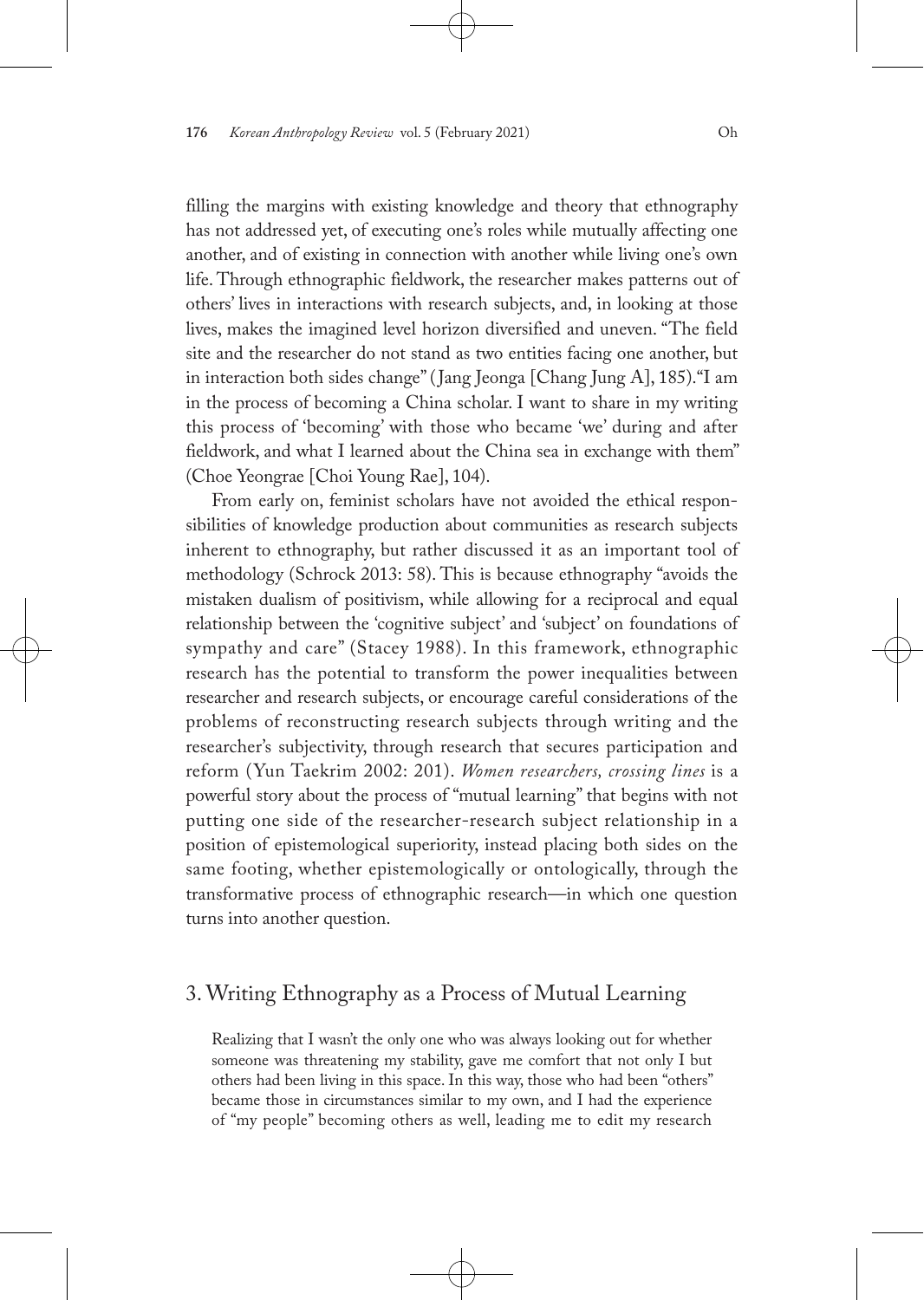questions. Those questions that I had thrown to "others" eventually came back to me. (Kim Huigyeong [Kim Heekyoung], 256)

If we examine this process, I as the researcher learn from my research subjects, and in putting this into language, influence my research subjects, and the results come back to me, in what we can recognize as a chain reaction. Namely, the researcher does not come down from the sky like a hawk to the research subjects, but is included in the earthly feedback loop, existing in interaction. ( Ji Eunsuk [ Jee Eunsook], 395)

Ethnography is a research method, but it is also the process of writing. Through ethnography, in recording, accumulating, and sharing people's lives, researchers highlight their voices with stories as the center, endlessly reconsidering "the present" and "us" (Cave and Loan 2014).

When the results of research in the field are put into print in articles, it is not only the language of the researcher but a product of cooperation with those in the field. In this way ethnography is not simply formal knowledge put into text, it is a process of practicing ethics and responsibility as well.

We can understand the ethics and responsibility that accompany ethnography through the writing of Tim Ingold (2015), who refers to the "principle of mutual response." According to Ingold, in a world in which our lives are tied up with the lives of others, we are always personally executing "principles of mutual response with a fundamentally social character." Although this principle of mutual response and enmeshed lives began with perceptions of the united lifeworlds of nature and humans, and technology and knowledge, I think that the authors of *Women researchers, crossing lines* offer insights about the beginning of the thread of this perception through their worries and critical minds.

"The principle of mutual response" can be the "momentary solidary" (Kim Huigyeong [Kim Heekyoung], 258) of passing someone in the field, or the more active agency "created in the mutual interaction and influence in the process of contact between researcher and research subjects" ( Ji Eunsuk [ Jee Eunsook], 393). I wonder what lines will be drawn from the worlds of lives woven in this book and the continuous interactions and responses in the field that "might continue somewhere else" (Im Anna [Lim Anna], 96) in ten or twenty years. I hope that this book's promise to "take up the pen again in about ten years and see what kind of lives and stories of learning are unfolding" (Hong Munsuk [Hong Moonsook], 528) is realized.